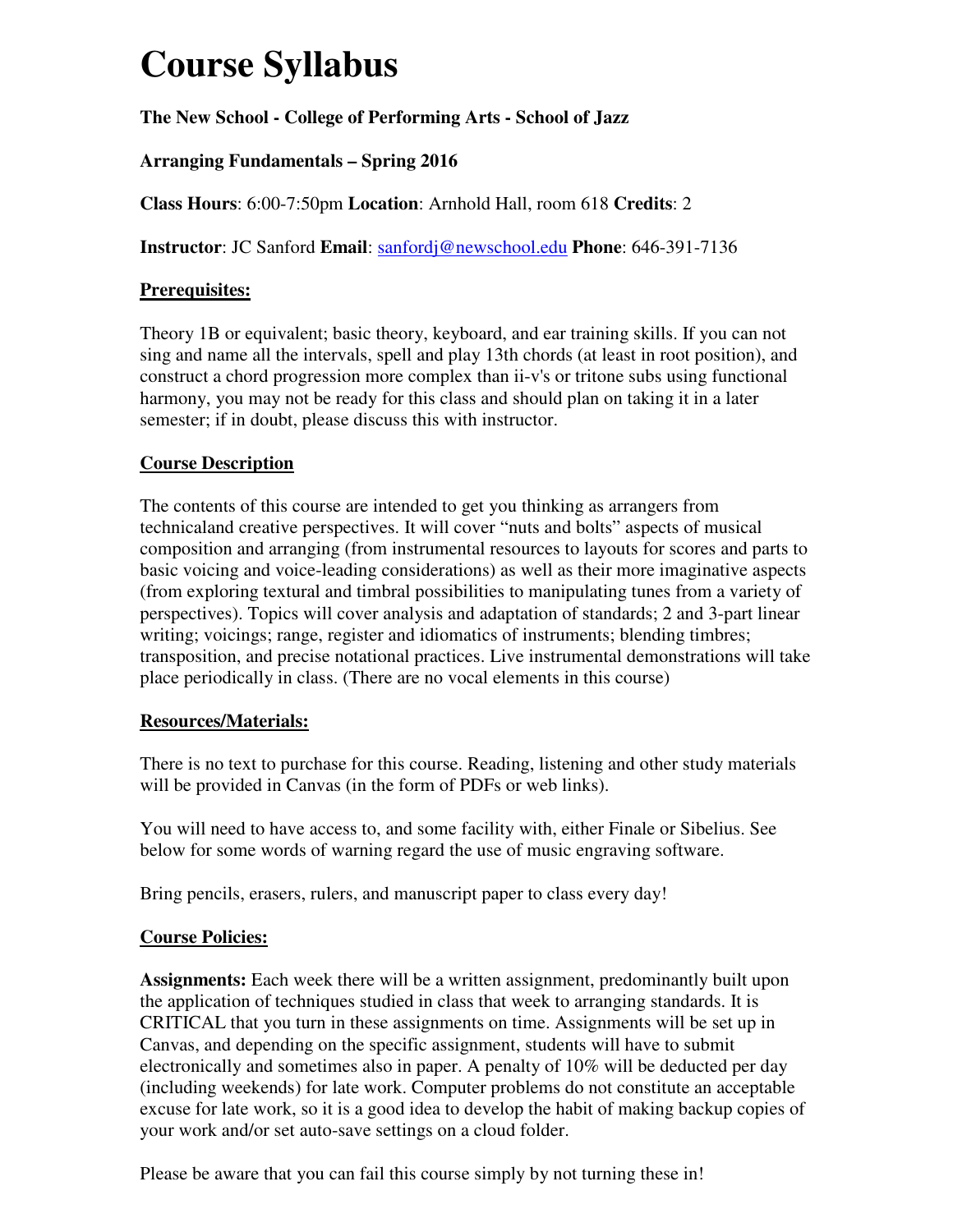**Exams/Projects:** There will be a "midterm" and a final project to be arranged for 2 or 3 horns and a 3-piece rhythm section. It is extremely important that you complete these projects with score and parts properly copied and transposed in time to have them performed during the designated sessions.

**Neat Work**: All work is to be neatly copied to a professional standard. Any work that doesn't meet this condition will be returned, to be resubmitted the next day. Much of our work will be done by hand, but in the second half of the semester we will begin to incorporate work done in Finale or Sibelius. Please note that "professional standard" means more than just clear evenly-spaced notes: it includes all necessary performance indications (tempo indications, phrase markings, dynamics, articulations, etc.), logical rhythmic and enharmonic notation, a title and author information, and of course no extra dangling blank bars at the end (or final systems with stretched-out measures). For the two main projects, you will be required to turn in a score and properly-transposed parts. Get in the habit of proofreading everything carefully!

**Attendance Policy:** One of the keys at getting successful results in this class will be your regular attendance. Please review carefully the attendance policy for this class:

- 2 unexcused absences will lower your final grade one letter.
- 3 or more unexcused absences will automatically mean failure of the course.
- *Being late 3 times constitutes an absence. Coming later than 5 minutes after beginning of the class will be counted as lateness. Coming 15 minutes or more after beginning of the class will be counted as an unexcused absence.*

**IMPORTANT:** If by any reason you're going to miss a class please communicate with me before the class. I may also ask for permissions slips, doctor notes or whatever I consider might justify any unexcused absences.

**Canvas**: Various announcements and updates will appear frequently on the course Canvas page. Be sure to get in the habit of checking the Canvas page daily.

#### **Grading:**

| Short assignments | 30%   |
|-------------------|-------|
| Quiz              | $5\%$ |
| Project 1         | 25%   |
| Project 2         | 40%   |

Your final grade will be the numerical average over 100 of the 3 items to be graded. Your final score over 100 will then be matched with a letter grade according to this table: 95- 100 A, 90-95 A-, 87-89 B+, 83-86 B, 80-82 B-, 77-79 C+, 73-76 C, 70-72 C-, 67-69 D+, 63-66 D, 60-62 D-, Below 60 F.

Attendance can only affect your grade negatively. 2 unexcused absences will lower your final grade one letter. 3 unexcused absences make you fail the class. Frequent excessive tardiness will also not be tolerated.

#### **Other Considerations:**